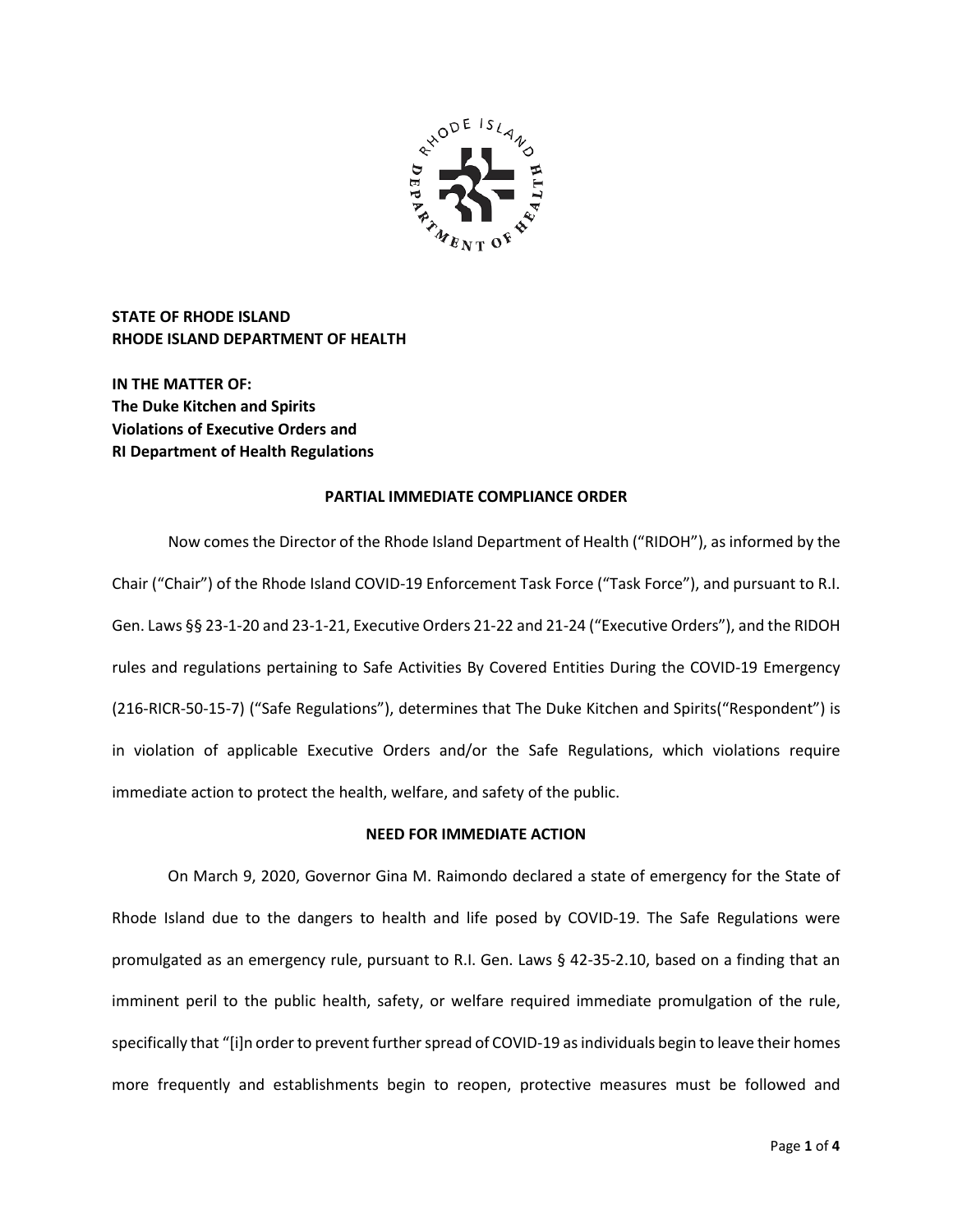implemented for individuals and establishments to resume operations so that the public's health and welfare is protected."

# **GROUNDS FOR DETERMINATION OF VIOLATION**

- I. Respondent is a dining establishment located at 1839 Smith Street in North Providence.
- II. Respondent is a covered entity as defined in the Safe Regulations. As such, the Respondent is required to comply with applicable Executive Orders and the Safe Regulations.
- III. On or about March 13, 2021, a Task Force inspector conducted a spot check inspection of the Respondent to determine compliance with the Executive Orders and the Safe Regulations. Of significance, the inspector observed that the Respondent's bar area no longer had the required physical nonporous barrier installed.
- IV. Therefore, as a result of the Respondent's willful failure to comply with applicable Executive Orders and the Safe Regulations, and in the absence of any other information to rebut the allegations above, RIDOH has drawn the conclusion that the above allegations are true, and the Respondent is not in compliance with applicable Executive Orders and/or the Safe Regulations.

# **VIOLATIONS**

The following alleged violations stem from the March 13, 2021 spot check.

- I. Respondent is in violation of Section 7.4.2(A)(6) of the Safe Regulations, which requires that:
	- a. when parties are seated at the bar, no staff are permitted to work in any areas behind the bar and all work areas behind the bar unless a physical, non-porous barrier of appropriate height and made of a material which complies with the interior finish requirements of the State Fire Code, is installed between the bar work areas and customers; and
	- b. even with physical barriers between bar work areas and customers, staff may only serve seated customers drinks and food through a gap or opening in the barrier that is no more than eight (8) inches in size; and,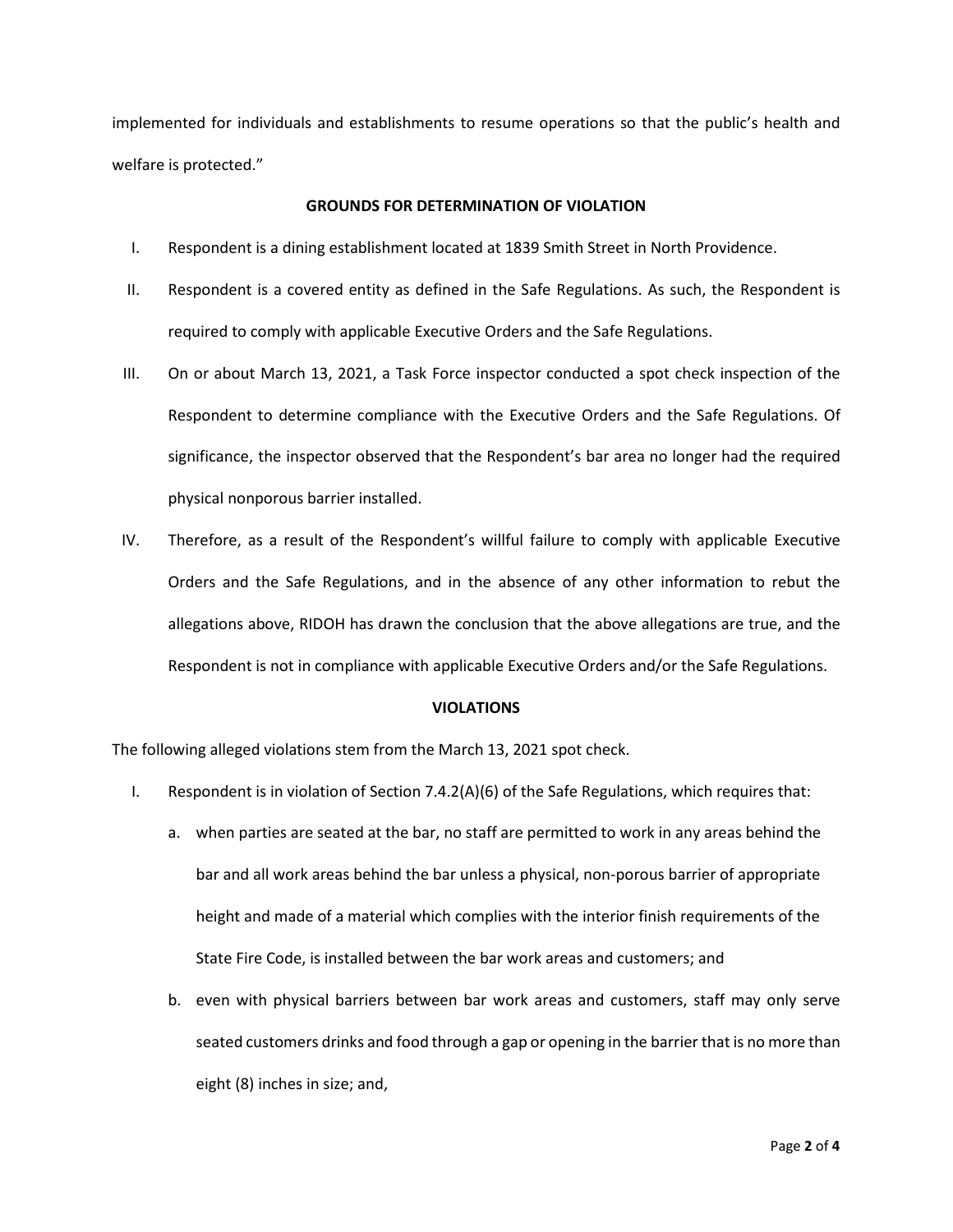c. working bar areas (e.g. drink making stations or glassware storage) must be located at least six (6) feet from these gaps. Drinks and/or food may not be passed to customers under, over, or around such barrier by staff behind the bar.

The inspector observed that there was no nonporous physical barrier installed between the bar work areas and customers. It should be noted that during prior inspections and spot checks there was an appropriate barrier in place. When asked, owner Jay Arroyo stated that the plexiglass was taken down and that it was not going back up.

### **ORDER**

It is hereby **ORDERED**, that Respondent is to immediately close its bar area until such time as the violation is remedied to the satisfaction of the Director of RIDOH by fulfilling the condition as set forth below:

- I. Respondent shall ensure that
	- a. when parties are seated at the bar, no staff are permitted to work in any areas behind the bar and all work areas behind the bar unless a physical, non-porous barrier (i.e., plexiglass) of appropriate height is installed between the bar work areas and customers; and
	- b. even with physical barriers between bar work areas and customers, staff may only serve seated customers drinks and food through a gap or opening in the barrier that is no more than eight (8) inches in size; and,
	- c. working bar areas (e.g. drink making stations or glassware storage) are located at least six (6) feet from these gaps and that drinks and/or food is not passed to customers under, over, or around such barrier by staff behind the bar.

# SIGNATURE APPEARS ON NEXT PAGE